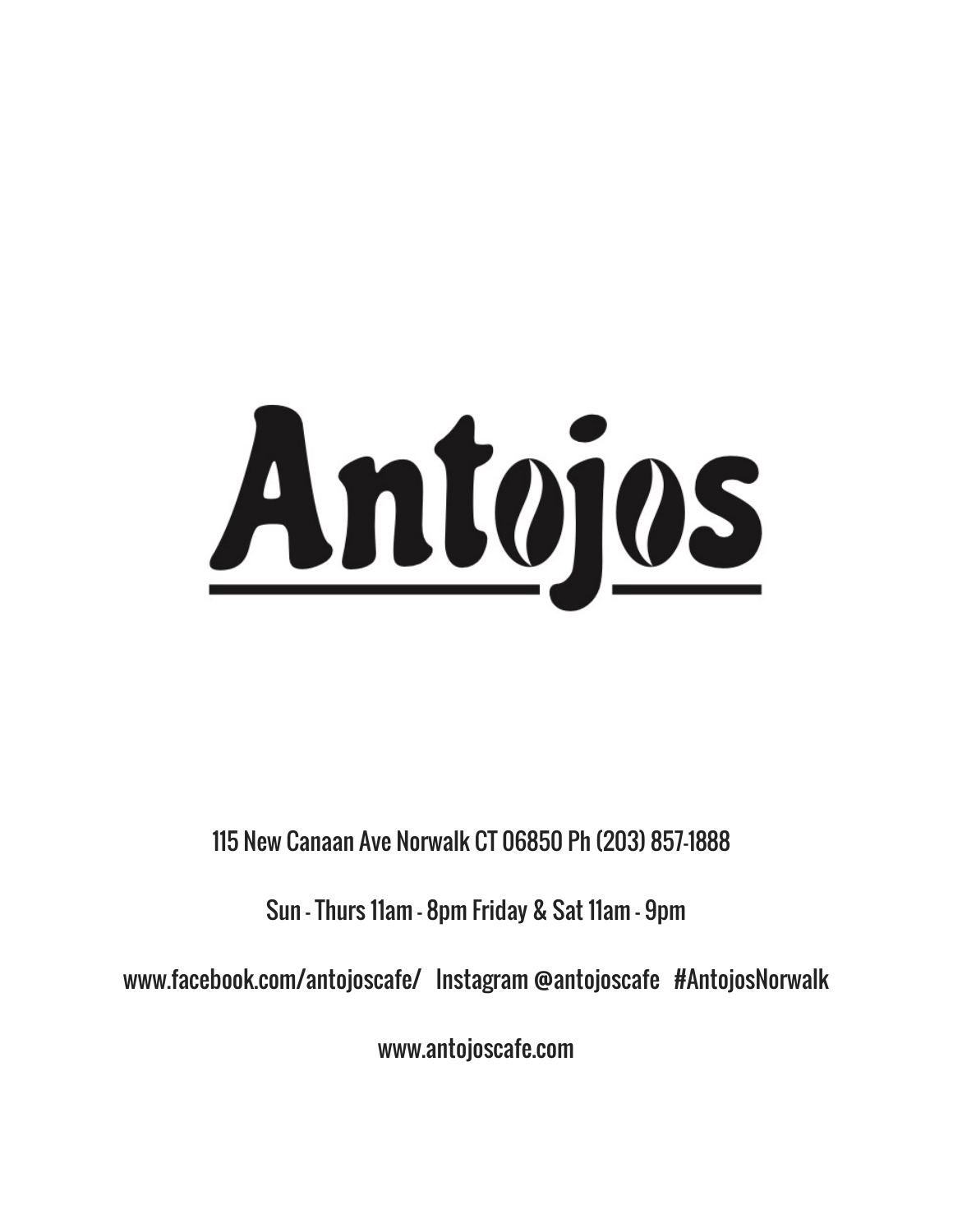# ANTOJITOS / APPETIZERS

#### Empanadas 4 x \$7.95

– Carne/Pollo/Mixtas Beef/Chicken/Mixed – + Hawaianas/Hawaiian \$3.00 each +

#### Papas Rellenas 3 x \$7.75

– (3) Papas rellenas con carne desmechada, pollo desmechado o chorizo –

+ (3) Stuffed potatoes with your choice of shredded beef / Chicken / Chorizo +

#### Chorizo Entero con Arepita \$4.25 Chicharron Entero con Arepita \$5.25

– Colombian Sausage with Arepita Fried Pork Belly with Arepita –

### Desgranado \$7.95

– Maiz, pollo, tocineta, chorizo, queso mozzarella, salsa barbecue, ripio de papa y salsa rosada. –

+ Corn kernels with mozzarella cheese, chicken, bacon, chorizo, barbecue sauce, crushed chips and house sauce. +

#### Choricriolla / Salchicriolla \$7.25 and fresh cheese +

– Papa criolla con chorizo o salchicha – + Small yellow potatoes with chorizo or thinly sliced pan-fried beef sausages +

– Sweet plantain with mozzarella cheese –

#### Maduro Relleno \$8.50

– Maduro relleno con queso y dos ingredientes – + Sweet plantain filled with cheese and your choice of two ingredients +

#### (5) Patacones con un acompañante

– Hogao \$4 Guacamole/ Chorizo/ Chicharron/ Carne / Pollo \$9.00 – + (5) Fried plantains with your choice of one side: Creole Sauce \$4 Guacamole/ Chorizo/ Pork Belly/ Beef/ Chicken \$9.00 +

#### Pataconcitos \$4.50 each

– Carne / Pollo / Chorizo / Chicharron / Guacamole / Camarones \$1 extra – + Small cup sized plantains filled with one item of your choice: Beef / Chicken / Chorizo Pork Belly / Guacamole / Shrimp \$1 extra +

Ceviche de Chicharron \$9.50 – Chicharron con cebolla, tomates, cilantro, jalapeños en jugo de limón.

+ Crunchy pork belly with red onions, tomatoes, cilantro, jalapeños, lime juice.

#### Arepa de Chocolo \$5.50

– Con queso mozzarella y quesito. – + Sweet corn griddle cake with mozzarella

#### Morcilla \$4.75

– Arepita y papa criolla o yuca frita – + Blood sausage with small corn grilled cake Maduro con Queso \$4.75 and baby potatoes or fried cassava. +

#### Salchipapas \$6.50

+ Thinly sliced pan-fried beef sausages with french fries and quail egg. +

#### Papas Fritas con Tocineta y Queso \$8.50

– French fries with bacon and melted mozzarella cheese –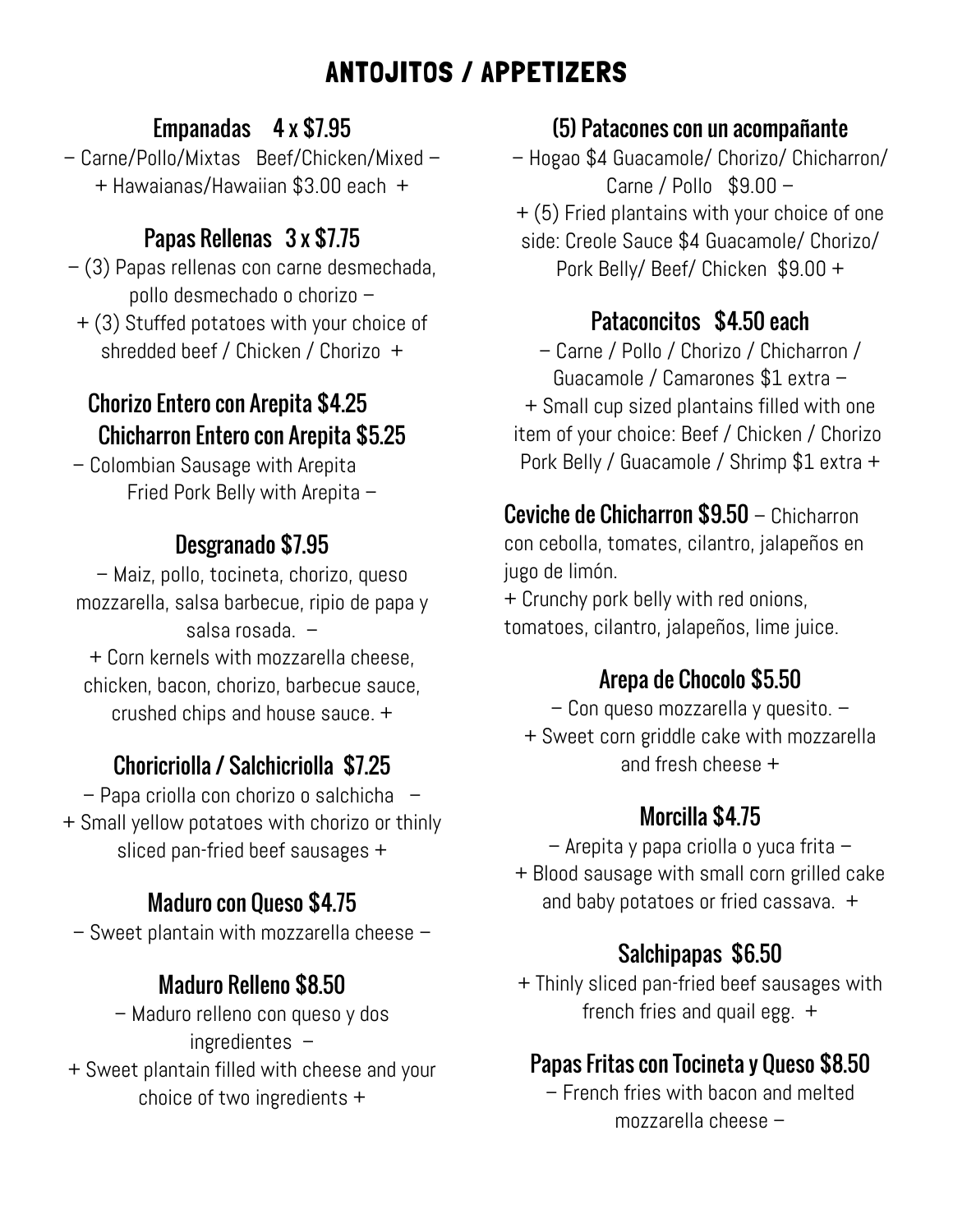# AREPAS Y PATACONES / AREPAS AND FRIED PLANTAINS

#### Arepa / Arepa Rellena \$9.95 Patacon \$11.95 Choice of (3) Ingredients

– CARNE I TOCINETA I CHORIZO I CHICHARRON I AGUACATE I POLLO I SALCHICHA JAMON I HUEVOS DE CODORNIZ I MADUROS I MAICITOS I FRIJOLES I QUESO PIÑA I HUEVO FRITO I LECHUGA I TOMATE I CEBOLLA I ENSALADA DE REPOLLO –

+ BEEF I BACON I CHORIZO I FRIED PORK BELLY I AVOCADO I CHICKEN BEEF FRANK I HAM I QUAIL EGGS I SWEET PLANTAINS I SWEET CORN I BEANS CHEESE I PINEAPPLE I FRIED EGG I LETTUCE I TOMATO I ONIONS I COLE SLAW +

#### Todas las arepas y patacones vienen con salsa rosada.

– All Arepas and Fried Plantains come with our special house sauce. –

#### Camarones / Shrimp Arepa/Rellena \$10.95 Patacon \$12.50

– Ajillo / Salsa Rosada Garlic Sauce / House Sauce –

#### Paisa- Our Signature Dish\* Arepa \$11.95 Patacon \$13.95

– Frijoles, chicharron, chorizo, aguacate y huevo frito. –

+ Beans, fried pork belly, chorizo, avocado and fried egg. +

#### Churrasco Arepa/Rellena \$12.95 Patacon \$14.95

– Churrasco con aguacate, quesito, cebolla frita y salsa verde. –

+ Grilled skirt steak with avocado, fresh cheese, grilled onions and green sauce. +

# PICADAS / FRIED PLATTERS

#### Picada Pequeña/Small \$39.95 Picada Grande/Large \$64.95

– Morcilla, cerdo y pollo asado en salsa barbecue, yuca frita, papa criolla, arepita frita, chorizo, chicharrón y patacones. –

+ Fried platter with Morcilla, grilled pork and chicken with barbecue sauce, fried cassava, baby potatoes, fried arepita, chorizo, pork belly and fried plantains. +

# POSTRES / DESSERTS

#### Torta Negra con Helado \$4.50

– Warm Colombian black cake with a scoop of vanilla ice cream –

#### Obleas \$3.50

– Con arequipe, dulce de mora, leche condensada y quesito. – + Colombian wafers with caramel spread, blackberry jam, condensed milk and grated cheese. +

#### Salpicon \$8.50

– Piña, uva, banano, papaya, mango, manzana, melon, sandia en jugo de frutas con leche condensada "Lecherita", helado de vainilla, coco y queso mozzarella rayado. – + Pineapple, grapes, bananas, papaya,

mangos, apples, cantaloupe, watermelon in fruit punch with condensed milk, vanilla ice cream, shaved coconut and mozzarella cheese. +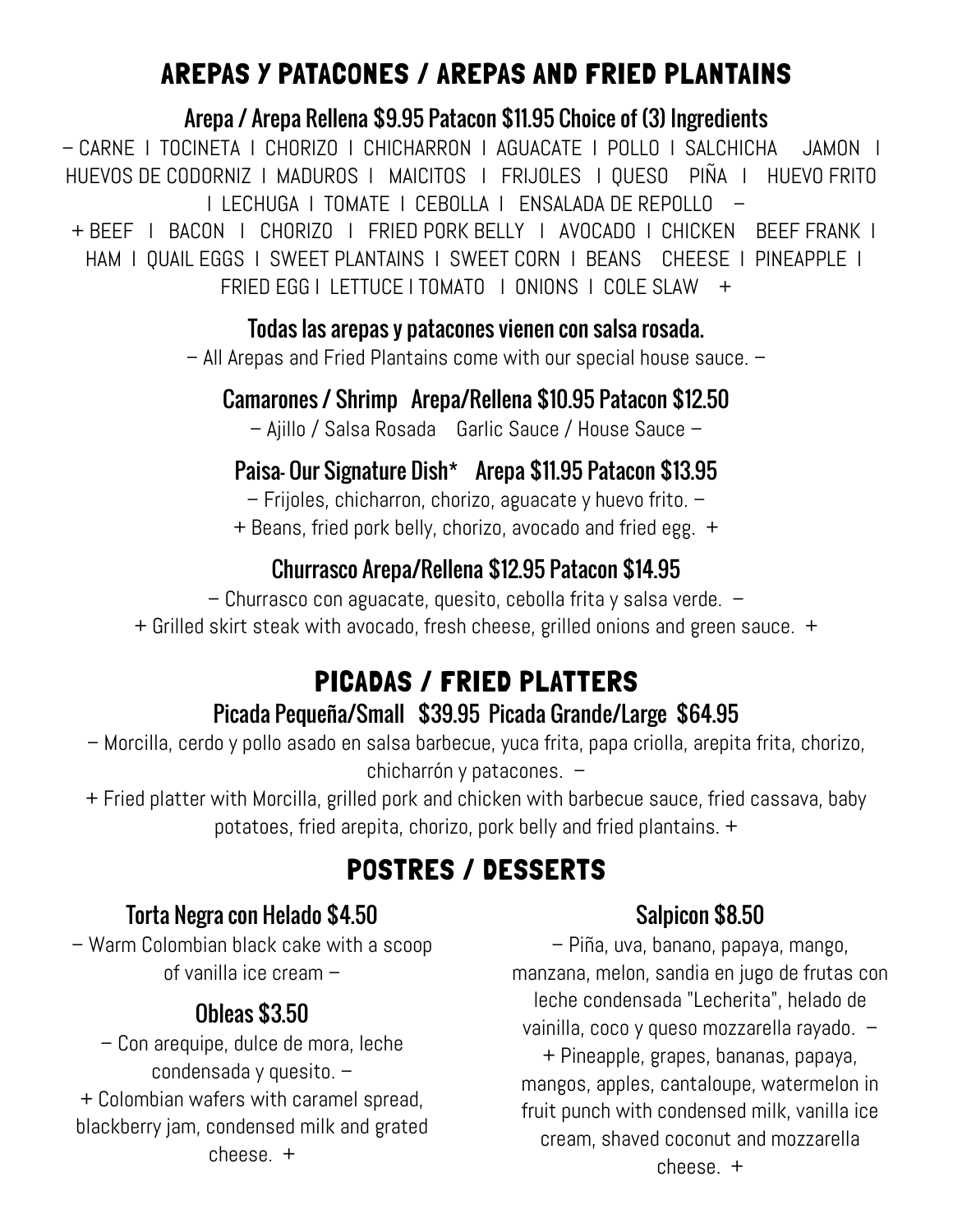## PERROS / HOT DOGS

Perro Colombiano \$8.50 - Salchicha, ensalada de repollo, tocineta, queso mozzarella, ripio de papa, salsa de piña, salsa rosada y huevo de codorniz. + Colombian Hot Dog- Beef frank, cole slaw, bacon, melted mozzarella cheese, crushed chips, pineapple sauce, house sauce and quail egg.

Perra \$9.00 – Tocineta, ensalada de repollo, queso mozarella, ripio de papa, salsa de piña, salsa rosada y huevo de codorniz.

+ Bun full of bacon with cole slaw, melted mozzarella cheese, crushed chips, pineapple sauce, house sauce and quail egg.

**Choriperro \$9.00** – Chorizo, ensalada de sauce and quail egg. Bacon \$2 extra repollo, queso mozzarella, ripio de papa, salsa de piña y salsa rosada.

+ Chorizo in a bun with cole slaw, melted mozzarella cheese, crushed chips, pineapple sauce and house sauce.

Perripollo / Perricarne \$9.50 – Pollo o Carne desmechada, ensalada de repollo, queso mozzarella, tocineta, ripio de papa, salsa de piña y salsa rosada. + Shredded chicken or beef in a bun with cole slaw, bacon, melted mozzarella cheese, crushed chips, pineapple sauce and house sauce.

Perro Hawaiano \$9.50 - Salchicha, jamon, piña, queso mozzarella, ensalada de repollo, ripio de papa, salsa rosada, y huevo de codorniz. Tocineta \$2 extra + Hawaiian Hot Dog- Beef frank, sliced ham and pineapple with melted mozzarella cheese, cole slaw, crushed chips, house

# HAMBURGUESAS / BURGERS

Hamburguesa Colombiana \$12.00 - Doble carne de Angus con queso, ensalada de repollo, tocineta, tomate, lechuga, salsa de piña, salsa rosada y papas fritas.

+ Colombian Cheeseburger- Double Angus beef patty with mozzarella, cole slaw, bacon, tomato, lettuce, pineapple sauce, house sauce with side of french fries.

Hamburguesa Hawaiana \$12.00 – Carne de Angus con queso, jamón, piña, ensalada de repollo, tomate, lechuga, salsa rosada, papas fritas y huevo de codorniz.

+ Hawaiian Burger- Angus beef patty with slices of ham, pineapple, cole slaw, tomato, lettuce, house sauce, quail egg with a side of french fries.

**Hamburguesa Americana \$12.00** – Carne de Angus con queso, tocineta, lechuga, tomate, cebolla al gusto, huevo frito, salsa barbacoa y papas fritas.

+ American Cheeseburger: Angus beef patty with bacon, lettuce, tomato, onions (raw or fried), fried egg and barbecue sauce with a side of french fries.

Hamburguesa Desmechada \$12.00 - Carne/Pollo desmechado con lechuga, tomate, tocineta, aguacate y papas fritas.

+ Shredded beef/chicken with lettuce, tomato, bacon and avocado, with a side of french fries.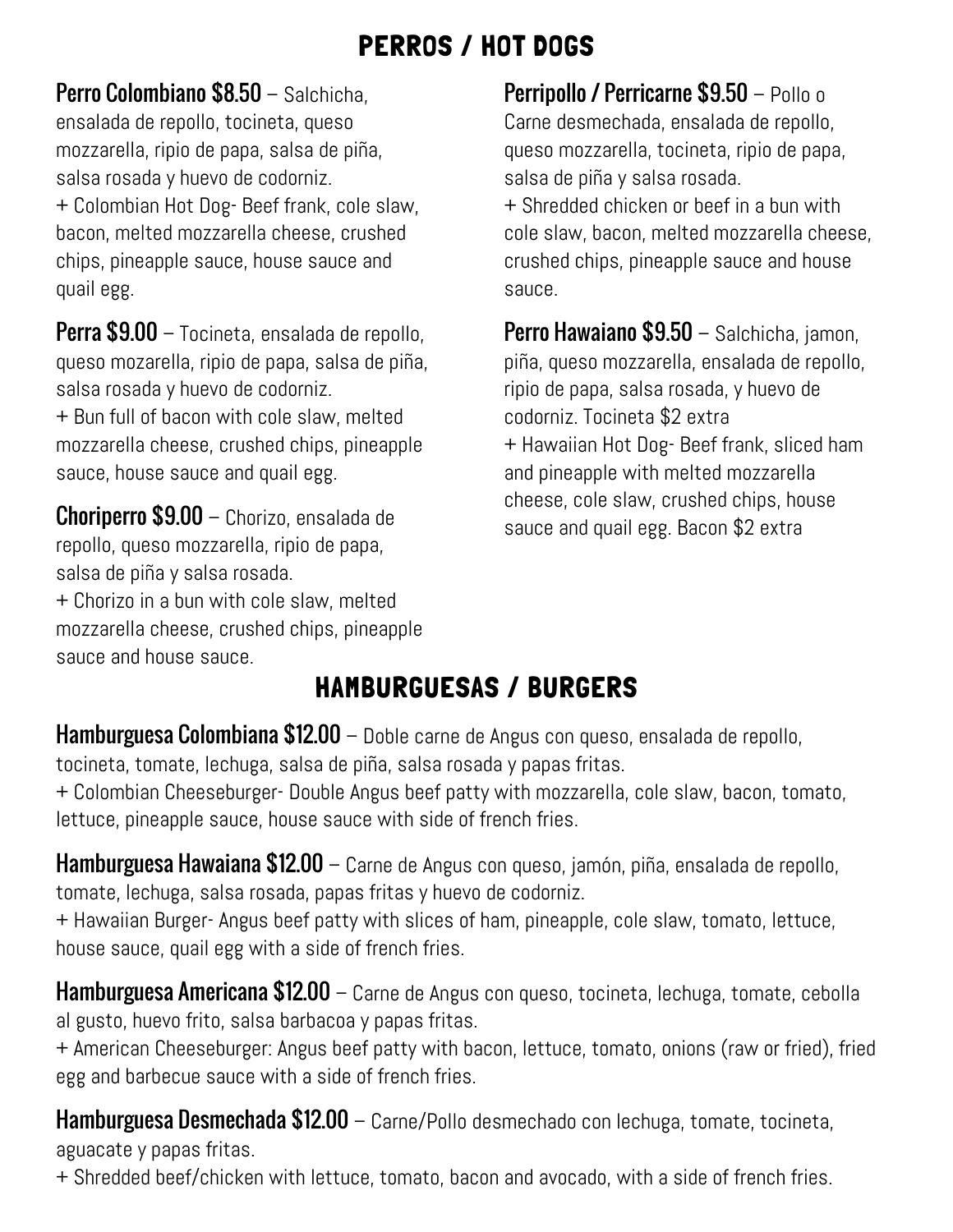# ANTOJAZOS / ENTRÉES

ArepaBurguer- \$12.95 – Arepa con carne de hamburguesa Angus, ensalada de repollo, tocineta, queso, lechuga, tomate, ripio de papa, salsa de piña, salsa rosada y huevo de codorniz. Sustituir Arepa por Patacón \$1 extra

+ Angus beef patty on an Arepa with cole slaw, bacon, cheese, lettuce, tomato, crushed chips, pineapple sauce, house sauce and quail egg. Substitute Arepa for Fried Plantain \$1 extra

#### Chuzos: Pollo/Cerdo Chicken/Pork \$9.95

Res/Steak \$10.95 – Ensalada de repollo, arepita frita y papa criolla.

+ Skewers with side of cole slaw , fried arepita and baby yellow potato.

Saltadito \$14.95 – Carne de res con cebolla, tomate y pimentón rojo encima de papas fritas o arroz y huevo frito + Strips of pepper steak sautéed with onions, tomatoes and red peppers on top of french fries or rice, and a fried egg

Cazuela Montañera \$14.95 – Frijoles, chicharron, chorizo, carne desmechada, maizitos, maduritos, ripio de papa, aguacate y arepita frita. Porción de arroz \$3.00 + Bowl of beans with fried pork belly, chorizo, shredded beef, sweet corn, sweet plantains, crushed chips, avocado and fried arepita. Side of rice \$3.00

Chicharron, chorizo, morcilla, maduros, yuca, arepita, aguacate, queso y hogar en un patacón.

+ A little Bite of Everything -Chicharron, chorizo, blood sausage, sweet plantains, yuca, arepita, avocado, cheese and creole sauce on a fried plantain bowl.

#### Burgeton/Plantain Sandwich \$11.95 –

Toston con carne de hamburguesa Angus, queso, lechuga, tomate, aguacate, salsa verde y salsa rosada. Tambien disponible con carne/pollo desmechado/hawaiano/chorizo + Angus beef patty with melted cheese, lettuce, tomato, avocado, green sauce and house sauce in between two fried plantains. Also available with shredded chicken/beef/hawaiian/chorizo

Filete de Pescado \$15.95 – Milanesa de pescado con arroz, opción de papas fritas o tostones y ensalada de repollo, ensalada verde o ensalada del dia.

+ Breaded Tilapia filet with a side of rice, choice of french fries or fried plantains and cole slaw, garden salad or house salad.

Ejecutivo \$14.95 – Cerdo/Pollo a la plancha con arroz, frijoles, papas fritas, patacones o maduros y ensalada de repollo o ensalada verde.

+ Grilled pork loin/chicken with a side of rice, beans, French fries, fried or sweet plantains and cole slaw or garden salad.

Maxipapás \$14.95 – Papas fritas con salchicha, pollo desmechado, maiz tierno, queso mozzarella, salsa rosada y salsa de tomate. Perfecto para compartir entre dos. + Fries with sliced pan-fried beef franks, shredded chicken, sweet corn and mozzarella cheese covered with ketchup and **Picadita / Sharing Picadita \$16.95** – mozzarella cheese covered with ke<br>Chicharron, charize, marcilla, madures, vues house sauce. Big enough to share.

> **Ensalada / Salad \$7.50** – Lechuga, tomate, cebolla, zanahoria, aguacate, maicitos y huevo cocido. Pollo \$9 / Camarones \$10 + Lettuce, tomato, raw onions, shaved carrots, avocado, sweet corn and hard boiled egg. Grilled Chicken \$9 Shrimp \$10